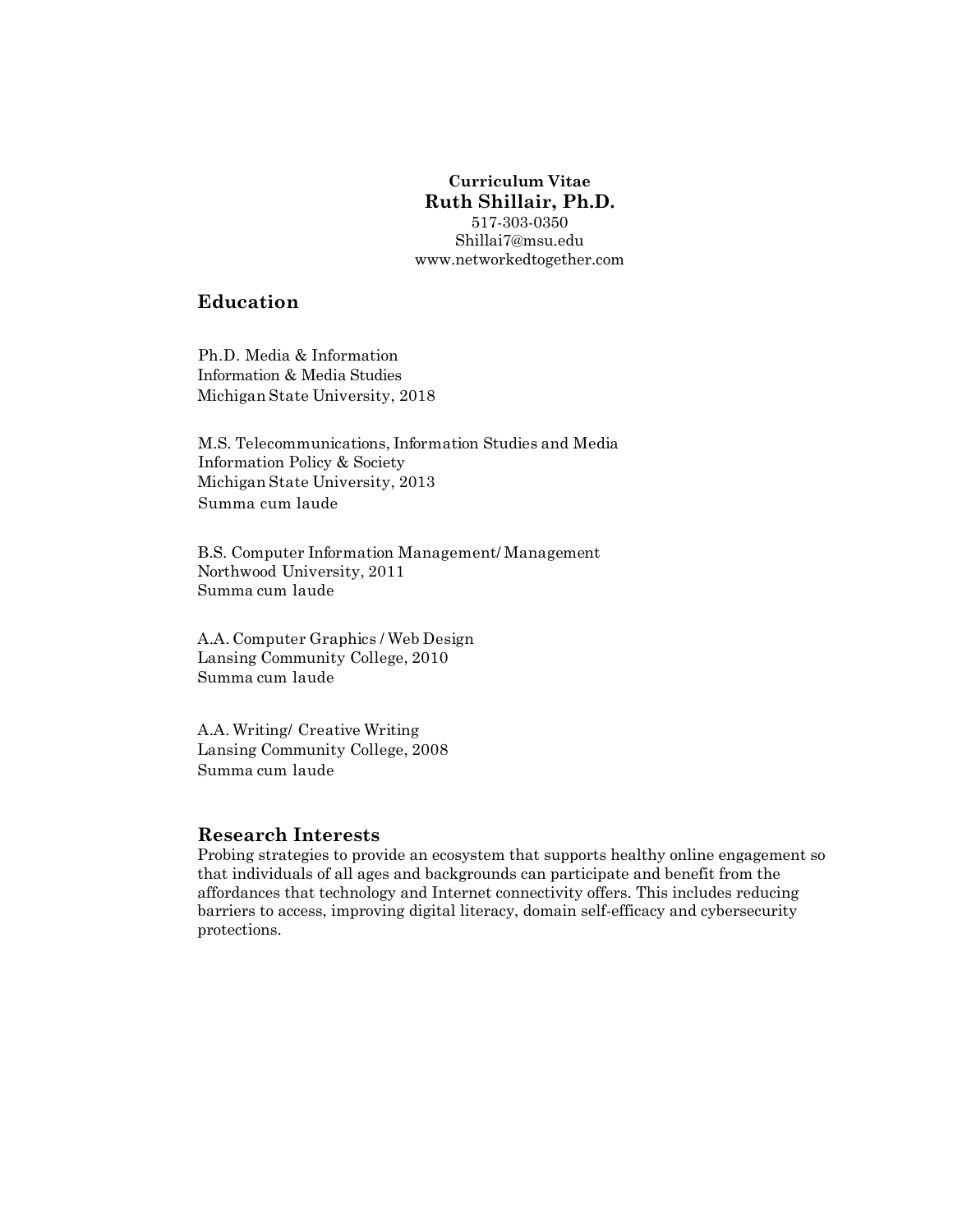# **Grants**

#### **2019 Center for Accelerating Operational Efficiency (Department of Homeland Security (Co-Principal Investigator) \$248,000**

*Examining Ideologically-Motivated Cyberattacks to Better Secure Cyber Critical Infrastructure from Compromise*. Co-PI

Dr. Thomas Holt, Dr. Johannes Bauer, Dr. Steven Chermak, Dr. Arun Ross, & Dr. Ruth Shillair

Research funded by the Department of Homeland Security, examining data collected on over two million website defacements and working with a team from MSU's computer science department to build deep learning algorithms to analyze messages posted by website hackers.

#### **2020 Facebook: People's Expectations and Experiences with Digital Privacy request for proposals (under review) \$87,000**

*Interactive Transparency in Personalized Ads* The Role of User Agency in Reducing Privacy Concerns Dr. Maria Molina Davila & Dr. Ruth Shillair

# **Teaching**

#### **Certification in College Teaching (2018)**

Completed special program to train educators in tertiary institutions, includes mentored teaching project and developing personal teaching philosophy

#### **Classes Taught**

**Information and Society (MI 304)** Professor, Designed class (2020, 2021)

**Cybersecurity: Social, Legal, Political, and Technological Dimensions (MI 491)** Proposed and designed class, Professor (2018)

**Media Entrepreneurship and Business Strategies (MI 452)**  Professor (2018, 2019, 2020)

**Media and Information Digital Commerce (MI 472)** Professor (2019, 2020, 2021)

**Media and Information Technologies in Businesses (MI 861)**  Professor (2018, 2019, 2020)

#### **Media and Information Policy (MI 850)** Professor (2019, 2020)

**Classes co-taught as a TA Media and Information Management (MI 462)** Co-teaching with Dr. Wietske VanOsch (2016, 2017, 2019) Duties include lecturing, preparing class materials, grading papers, and compiling readings.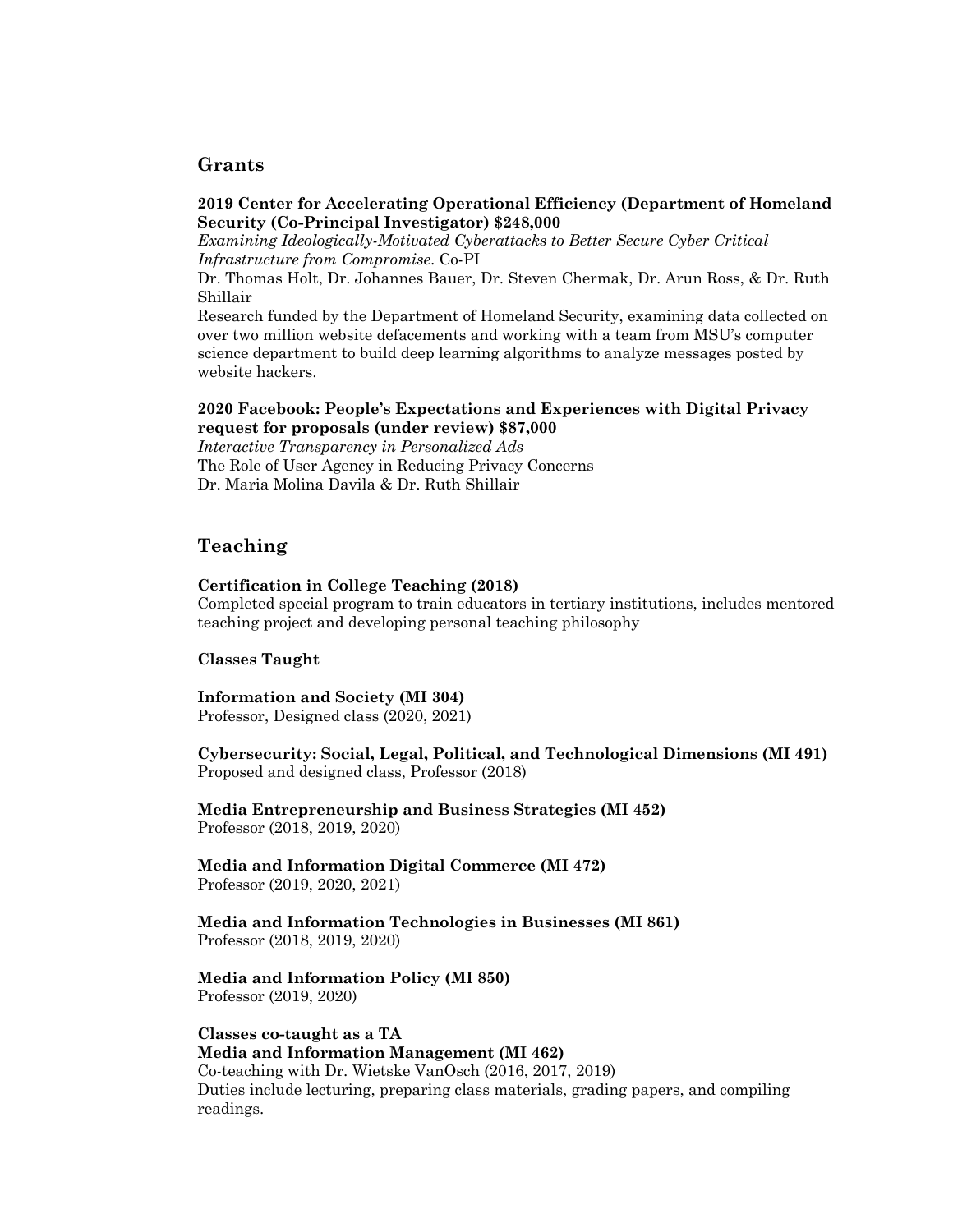#### **Social Computing (MI 360)**

Co-teaching with Dr. Anna Young Lee-Argaris (2017) Co-teaching with Dr. Wietske VanOsch (2016) Duties include preparing class materials, lecturing, guiding recitation and group projects, grading, and class documentation

#### **Structural Equation Modeling (CAS 992)**

Co-teaching with Dr. Wietske VanOsch (2016, 2017) Duties include lecturing, grading projects, labs, and working individually with students

#### **Independent Studies**

Working with graduate students to accomplish specific research goals (2020)

# **Publications**

#### **Peer Reviewed Journal Articles**

Banerjee, S., Swearingen, T., **Shillair, R.,** Bauer, J., Holt, T., and Ross, A. (2022). Analysis of Cyberattack Patterns across Longitudinal Data. *Social Science Computer Research Special Issue: Cybercrime.* 40:4, DOI: TBD.

Holt, T. J., Lee, J. R., Freilich, J. D., Chermak, S. M., Bauer, J. M., **Shillair, R**. & Ross, A. (2020) An Exploratory Analysis of the Characteristics of Ideologically Motivated Cyberattacks, *Terrorism and Political Violence*, DOI: 10.1080/09546553.2020.1777987

Dutton, W., Creese, S., Shillair, R., & Bada, M. (2019). Cybersecurity Capacity: Does It Matter? *Journal of Information Policy*, 9, 280-306. doi:10.5325/jinfopoli.9.2019.0280.

Tsai, H.C., Rikard, R.V., Cotton, S. R., **Shillair, R.,** (2019) Senior Technology Exploration, Learning, and Acceptance (STELA) Model: From Exploration to Use  $-A$ Longitudinal Randomized Controlled Trial. *Educational Gerontology*. DOI: 10.1080/03601277.2019.1690802

**Shillair, R.,** Cotten, S. R., Tsai, H. S., Alhabash, S., Larose, R., & Rifon, N. J. (2015). Online Safety Begins with You and Me : Convincing Internet Users to Protect Themselves. *Computers in Human Behavior*, *48*, 199–207. http://doi.org/10.1016/j.chb.2015.01.046

Tsai, H. S., **Shillair, R.,** Cotten, S. R., Winstead, V., & Yost, E. (2015). Getting Grandma Online: Are Tablets the Answer for Increasing Digital Inclusion for Older Adults in the U.S.? *Educational Gerontology*, (June), 150527100153004. http://doi.org/10.1080/03601277.2015.1048165

Tsai, H.S., **Shillair, R**. and Cotten, S. R. Social support and 'playing around': An examination of how older adults acquire digital literacy with tablet computers. *Journal of Applied Gerontology*, October 21, 2015 0733464815609440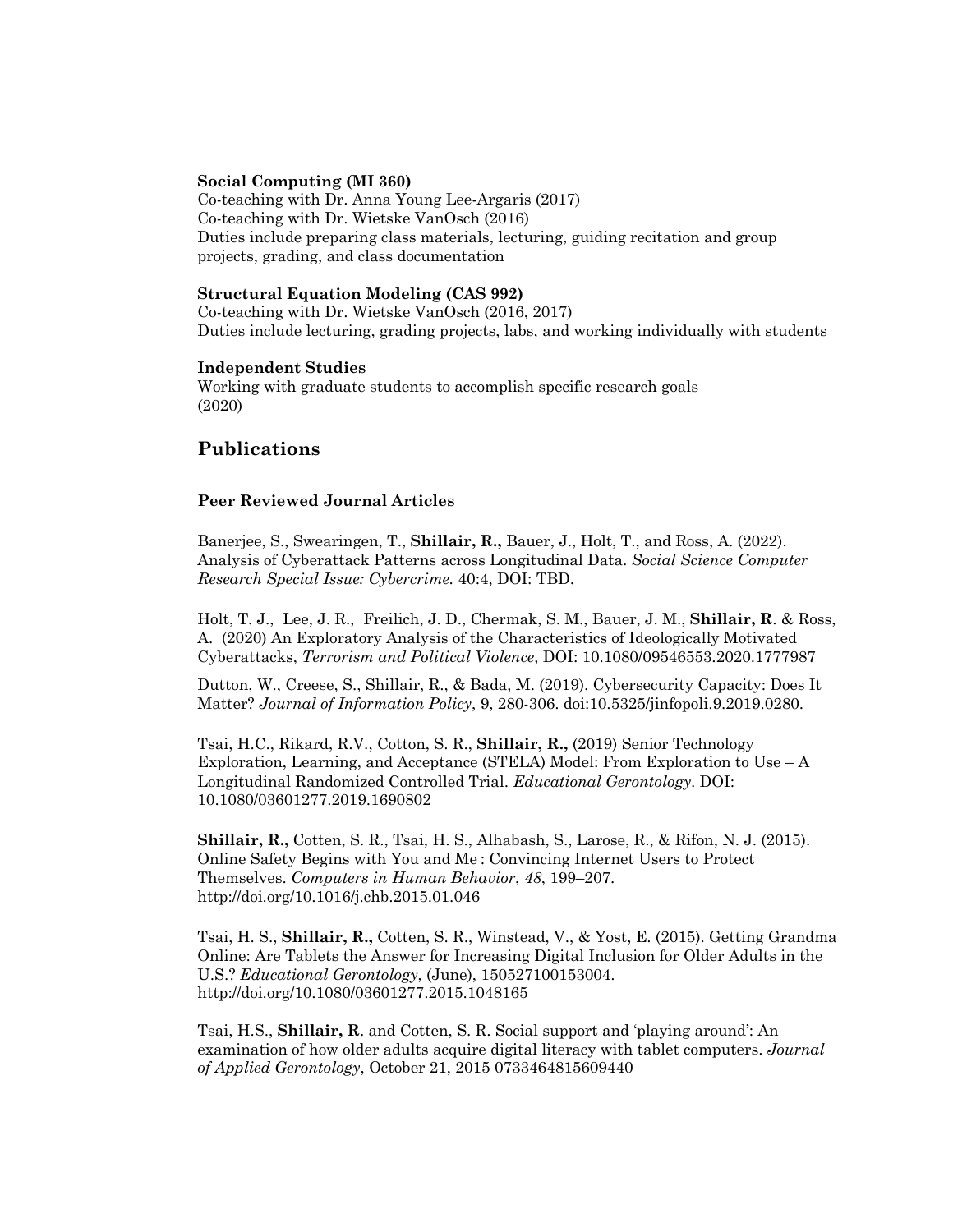#### **Book Chapters and Sections**

Creese, S., **Shillair, R.,** Bada, M. and Dutton, W*. Building the Cyber Security Capacity of Nations.* Society and the Internet: How Networks of Information and Communication are Changing Our Lives**.** Revised 2nd Edition. Ed. Mark Graham & William H. Dutton. (2019). Oxford University Press.

LaRose, R., Alhabash, S., Jiang, M.T., **Shillair**, **R.,** Tsai, H., Cotten, S. R. & Rifon, N. Communicating Online Safety: Protecting Our Good Life on the Net. In Wang, Hua (Ed.), *Communication and the Good Life. (*2015). New York: International Communication Association

Shillair, R. *Protection Motivation Theory.* International Encyclopedia of Media Psychology. Ed. Jan. VanDen Bulck. Wiley & Sons (2020). ISBN 111901106X, 9781119011064

#### **Publications under review**

Creese, S., Dutton, W., Esteve-Gonzalez, P., **Shillair, R**. (2020) Cybersecurity Capacity Building: Cross-National Benefits and International Divides. *Information, Communication, and Society* (under review).

Roberts, C. Fernandez, L. & **Shillair, R**. (2020). The political outcomes of unfriending: The relationship between perceived social media disagreement, interpersonal boundary regulation, and forms of political participation. *International Journal of Communication* (under review).

Jiang, M., Rifon, N., Cotten, S., Tsai, S**., Shillair, R**., LaRose, R., & Alhabash, S., (2020). Bringing Older Consumers Onboard to Online Banking: A Generational Cohort Approach to Overcoming Barriers. *The International Journal of Bank Marketing* (under review).

Xue, M.Y., Gao, P., Shillair, R., Li, F., Shen, S.Y. (2020). Impact of Social Security Participation on the Socioeconomic Equity of the Migrant Population in China. *Journal of Ethnic and Migration Studies* (under review).

## **Publications in process to submit to journals**

Coursaris, C., **Shillair, R.** Given, C., Sikorskii, A. Given, B., Spoelstra, S. (2019). Not Just the Message Matters: The Impact of SMS Messages on Cancer Patients in a Randomized Controlled Experiment. *Journal of Computer Mediated Communications* (preparation to submit).

**Shillair, R**. & Fernandez, L. (2019). Diversity without disagreeability: A multi-national examination of social networks and participation in political dialog. *Computers in Human Behavior.* (preparation to submit).

**Shillair, R**., & Dutton, W. H. Instilling a Security Mindset: Getting Into the Cat and Mouse Game. *SSRN Electronic Journal*. http://doi.org/10.2139/ssrn.2756736*.* 

**Shillair, R**., LaRose, R., Jiang, M.T., Alhabash, S., Cotten, S., Rifon, N., and Tsai, H. The Role of Prior Threat Experience and Habits in Motivating User Cybersecurity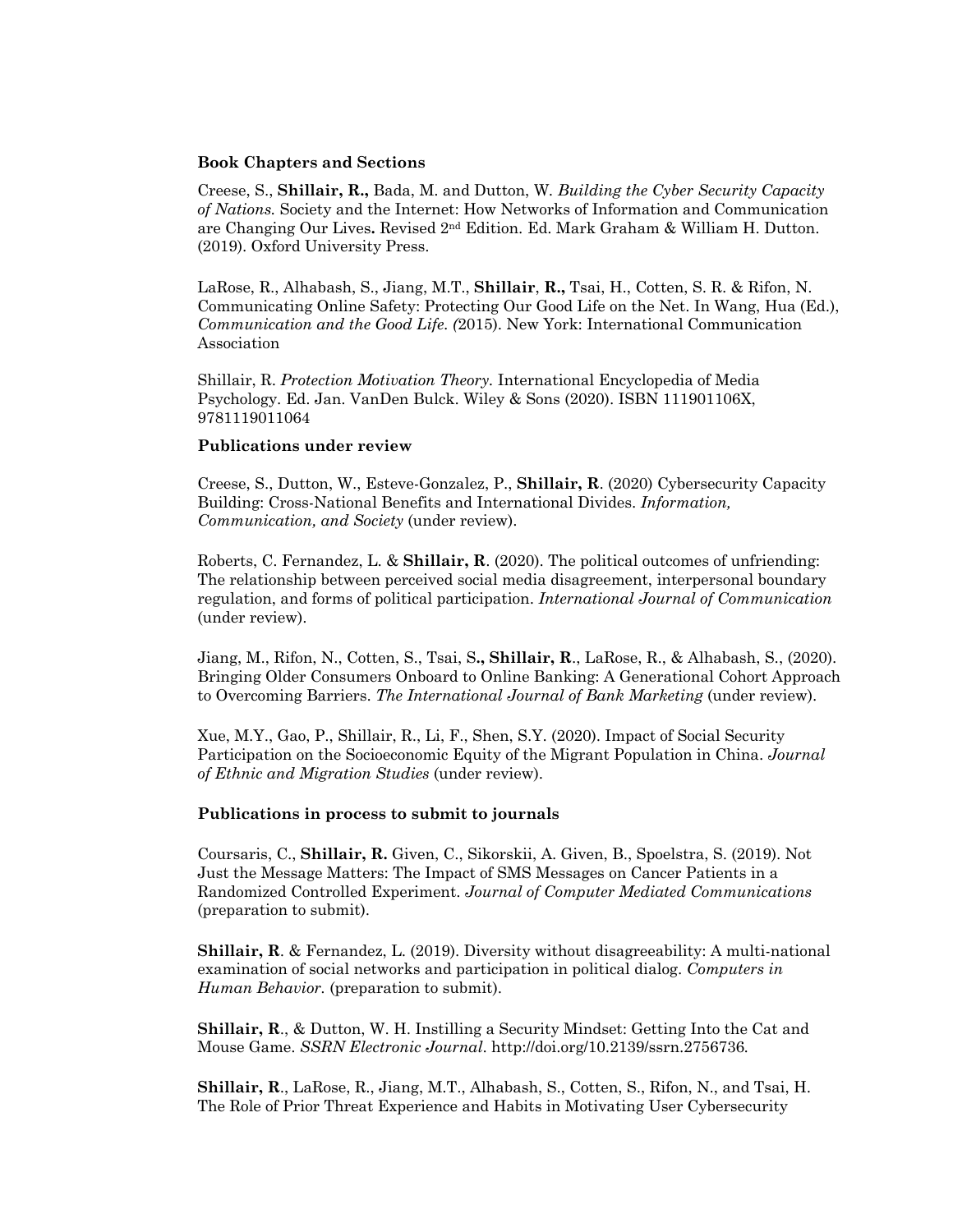Behavior. (under revision).

#### **Peer Reviewed Conference Papers and Research Presentations** *\* Presented by Dr. Shillair at the conference*

Dutton, W., Creese, S., Esteve-Gonzalez, P., **Shillair, R.** Cybersecurity capacity building: crossnational benefits and international divides**.** GIGANET: Global Internet Governance Academic Network (Nov. 2, 2020) Katowice, Poland and remote.

Creese, S., Dutton, W. H., Esteve-Gonzalez, P. and **Shillair, R.,** Cybersecurity Capacity Building: Cross-National Benefits and International Divides (July 22, 2020). Paper accepted for presentation at the TPRC48, Washington DC, Forthcoming, Available at *SSRN*: https://ssrn.com/abstract=3658350 or http://dx.doi.org/10.2139/ssrn.3658350

Creese, S., Dutton, W., Esteve-Gonzalez, P., **Shillair, R**. (2020) Cybersecurity Capacity Building: Cross-National Benefits and International Divides. *EU Cyber Direct: Supporting EU Cyber Diplomacy.* Closing the Gap Conference 2020. Brussels, Belgium.

Dutton, W., Esteve-Gonzalez, P., and **Shillair, R.** (2019). Cyber Security Capacity Building: A Cross-National Empirical Study. *Global Forum on Cyber Expertise Annual Meeting.* Addis Ababa, Ethiopia.

Banerjee, S., Swearingen, T., **Shillair, R.,** Bauer, J., Holt, T., and Ross, A. (2019). Analysis of Cyberattack Patterns across Longitudinal Data. *2nd Annual Conference on the Human Factor in Cybercrime.* Amsterdam. The Federmann Cyber Security Center: Cyber Law Program.

\* **Shillair, R**. & Fernandez, L. (2019). Diversity without disagreeability: A multinational examination of social networks and participation in political dialog. Paper presented at the *Research Conference on Communication, Information and Internet Policy 2019 (TPRC 47)* Washington, DC.

Robertson, C. and Fernandez, L. and **Shillair, R.**, (2019). The Political Outcomes of Unfriending: Social Network Curation, Network Agreeability, and Political Participation (July 24, 2019). Paper presented at *Association for Education in Journalism and Mass Communication (AEJMC) 2019*. Available at SSRN: https://ssrn.com/abstract=3426216 or http://dx.doi.org/10.2139/ssrn.3426216,

Fernandez, L. and **Shillair, R.** and Reisdorf, B. (2019). Building Our Own Bridges: How a Distressed Urban Neighborhood Bridges the Digital Divide. Paper presented at at the *Research Conference on Communication, Information and Internet Policy (TPRC 47)*, Washington, DC.

Robertson, C. and Fernandez, L. and **Shillair, R.**, (2019). The Political Outcomes of Unfriending: Social Network Curation, Network Agreeability, and Political Participation. Paper presented at the *Research Conference on Communication, Information and Internet Policy (TPRC 47)*, Washington D.C.

\*Dutton, W., Creese, S., **Shillair, R.,** Bada, M., Roberts, T. (2017). Cybersecurity Capacity: Does It Matter? Paper presented at *the Research Conference on Communication, Information and Internet Policy (TPRC 45)*, Washington D.C.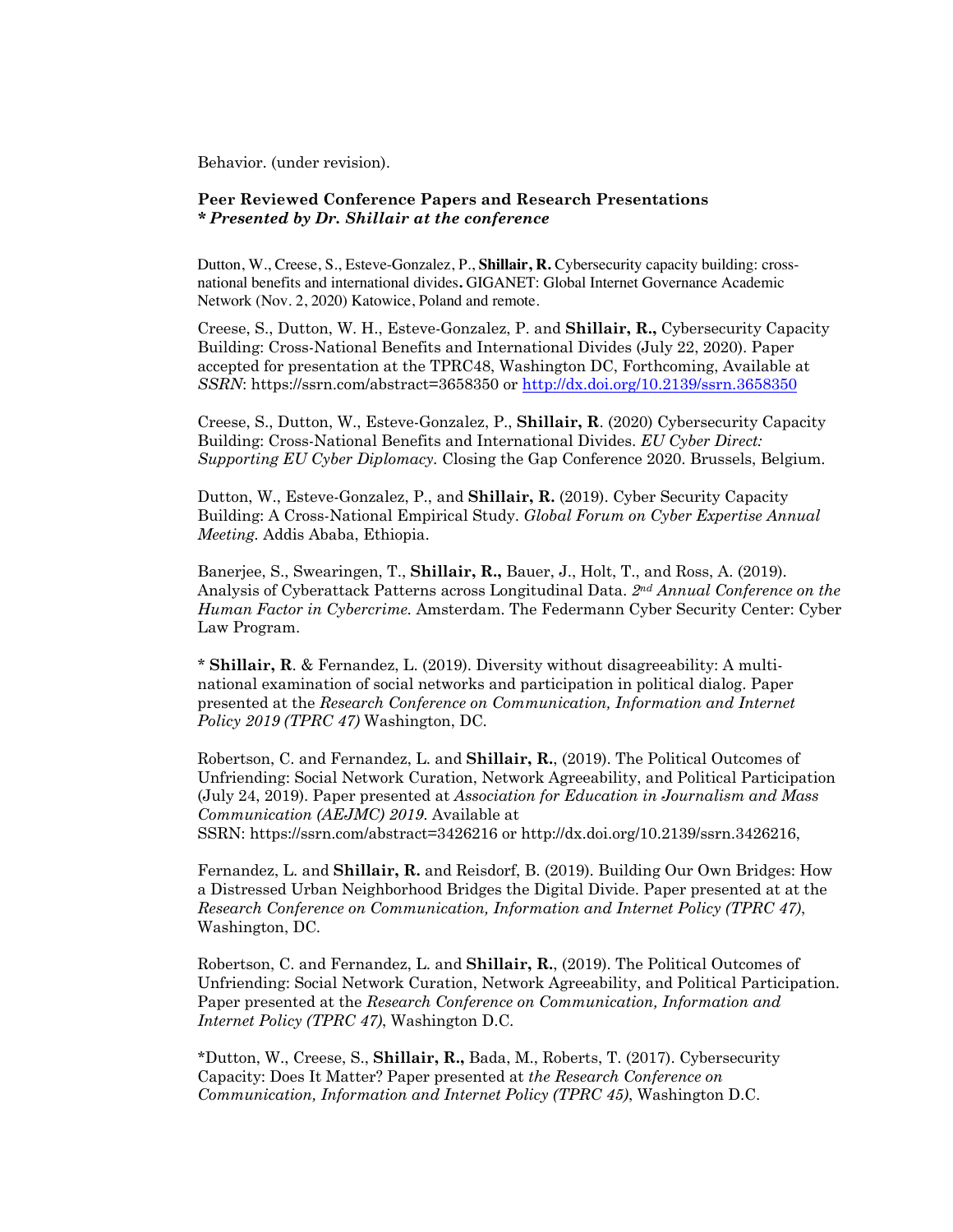\***Shillair, R.** (2017). Marginalized, victimized, and unaware: Cyber security threats, age cohort and the second digital divide. Paper presented at *Connected Life Conference 2017.* Oxford Internet Institute, University of Oxford.

\* **Shillair, R.** (2017). Searching about Safety: Exploring the Information Search Process in the Digital Safety Realm. Paper presented at *International Communications Association 2017 Conference*, San Diego, California.

*\* Shillair, R.,* LaRose, R., Jiang, M., Cotten, S.R., and Rifon, N. (2017). The Role of Habits and Prior Experience in Motivating User Cybersecurity Behavior. Paper presented at the *International Communications Association 2017 Conferenc*e, San Diego, California.

Dutton, W., **Shillair**, **R**. Bada, M. Creese, Roberts, T. (2017). Capacity Matters: Analysis of the Impact of Building Cyber Security Capacity. Paper presented by *Oxford Martin Cyber Security Annual Conference* (2017) Oxford, England.

**Shillair, R.,** Meng, J. (2017). Multiple sources for security: Seeking online safety information and their influence on coping self-efficacy and protection behavior habits. Paper presented at *Hawaii International Conference on System Sciences (*HICCS), Hawaii.

Rifon, N.J., Jiang, M., Cotten, S.R., LaRose, R., Alhabash, S, **Shillair, R**., & Cunningham, C. (2017, February). Educating Elderly Consumers to Safely Use Electronic Banking: A Test of Cybersecurity Education Methods. Paper presented at 2017 *Winter American Marketing Association Conference*, Orlando, FL, February 17- 19.

*\*Shillair, R.,* Dutton, W. (2016). Instilling a Cybersecurity Mindset. Paper presented at the *Research Conference on Communication, Information and Internet Policy 2016* (TPRC 44), Washington. D.C.

**\*Shillair, R.** (2016). Talking about Online Safety: A Qualitative Study Exploring the Cybersecurity Learning Process of Online Labor Market Workers**.** *SIGDOC Conference'16*, September 21–23, 2016, Arlington, VA, USA http://dx.doi.org/10.1145/2987592.2987605

**\*Shillair, R.** (2016). Fostering a cybersecurity mindset: elements and directions. *Oxford Internet Institute Summer PhD Research Program*. Oxford University, England.

LaRose, R., Rifon, N.J., Cotten, S.R., Alhabash, S., Jiang, M., **Shillair, R**., Rikard, R.V., & Cunningham, C. (2015, October). Generational Differences in Online Safety Protection Motivation. Paper presented at the *Amsterdam Privacy Conference 2015*, October 23-26, 2015, Amsterdam, Netherland.

**\*Shillair, R.** LaRose, R., Jiang, M., Tsai, S., Alhabash, S., Cotten, S., & Rifon, N. (2015). Determined to be Safe: Experiences and Habits in Motivating Online Safety Protection. Paper presented at the *Association for Education in Journalism and Mass Communication 2015*, San Francisco.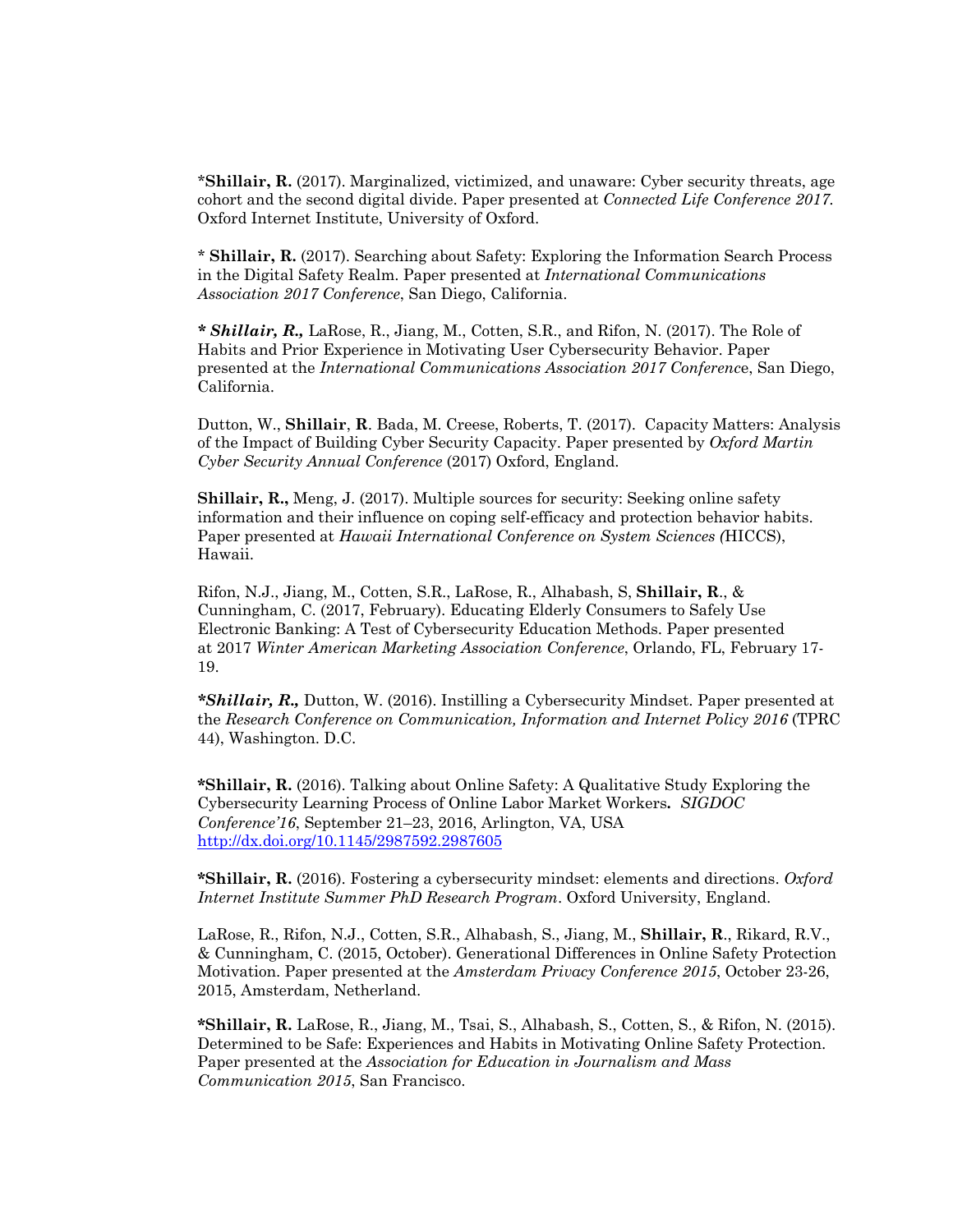**\*Shillair, R.,** Rikard, RV, Cotten, S., and Tsai, S. (*2015).* Not So Lonely Surfers: Computer Comfort, Internet Use and Life Satisfaction in Older Adults. Paper presented at *iConference*, Newport Beach, California.

\***Shillair, R.,** & Wash, R. (2015). Are You Listening? Social Roles and the Perceived Value of Statements in Online Learning Communities. Presented at *Learning @ Scale*, Vancouver, British Columbia, Canada.

Jiang, M., Rifon, N.J., Cotten, S.R., Tsai, H. S., **Shillair, R**., LaRose, R., & Alhabash, S. (2014 August). Generational Differences in Electronic Banking: Understanding What Motivates Older Generations to Adopt. Presented at *the AMA Summer Marketing Educators Conference 2014,* August 1 – 3, San Francisco, CA.

**\*Shillair**, **R**., *Tsai, S., Rikard, RV, Cotton, S. (2014).* Games Going Gray: A Longitudinal Study on the Adoption and Use of Technology by Older Adults in Assisted and Independent Living Communities. Presented at *Meaningful Play Conference*, East Lansing, Michigan.

Tsai, S., **Shillair, R.,** and Cotton, S. (2014). Social support and 'playing around': An examination of how older adults acquire digital literacy with tablet computers. Paper presented at *The Research Conference on Communication, Information and Internet Policy 2014 (TPRC)*, Washington, D.C.

*\*LaRose, R., Vaniea, K., Shillair, R., and Tsai S. (2014).* Panel Participant: Promoting the Good Life Online: Improving Online Security Through Consumer Education, Good Habits, Software Design, and Public Policy. Panel presentation at *International Communication Association 2014 Conference*, Seattle, Washington.

\*Shillair, R. (2014). Searching for the Answers: The Knowledge Gap and Changing Information Sources. Paper presented at the International Communication Association 2014 Pre-Conference Digital Divide, Seattle, Washington.

*Tsai, S. Shillair, R., & Cotton, S. (2014).* Getting Grandma Online: Are Tablets the Answer for Increasing Digital Inclusion for Older Adults in the U.S.? Paper presented at *International Communication Association 2014 Pre-Conference Digital Divide,* Seattle, Washington.

\***Shillair, R**. (2014) Learning from Learners: How to Improve Your Own Writing While Helping Others. Research presented at *Michigan Writing Center Association 2014 Conference*.

\***Shillair, R**. (2012). Strategies for Student Success in Online Environments. *Michigan Tutoring Association 2012 Conference.* 

\***Shillair, R**. (2011). Consulting in Digital Spaces. Research presented at *East Central Writing Center Association 2011 Conference*, Indianapolis, Indiana.

**\*Shillair, R.** Alfaro, S (2010). Convergence or Collision: How our Interactions with Faculty Help or Harm Students. Research presented at *Michigan Writing Center Association 2010 Conference*.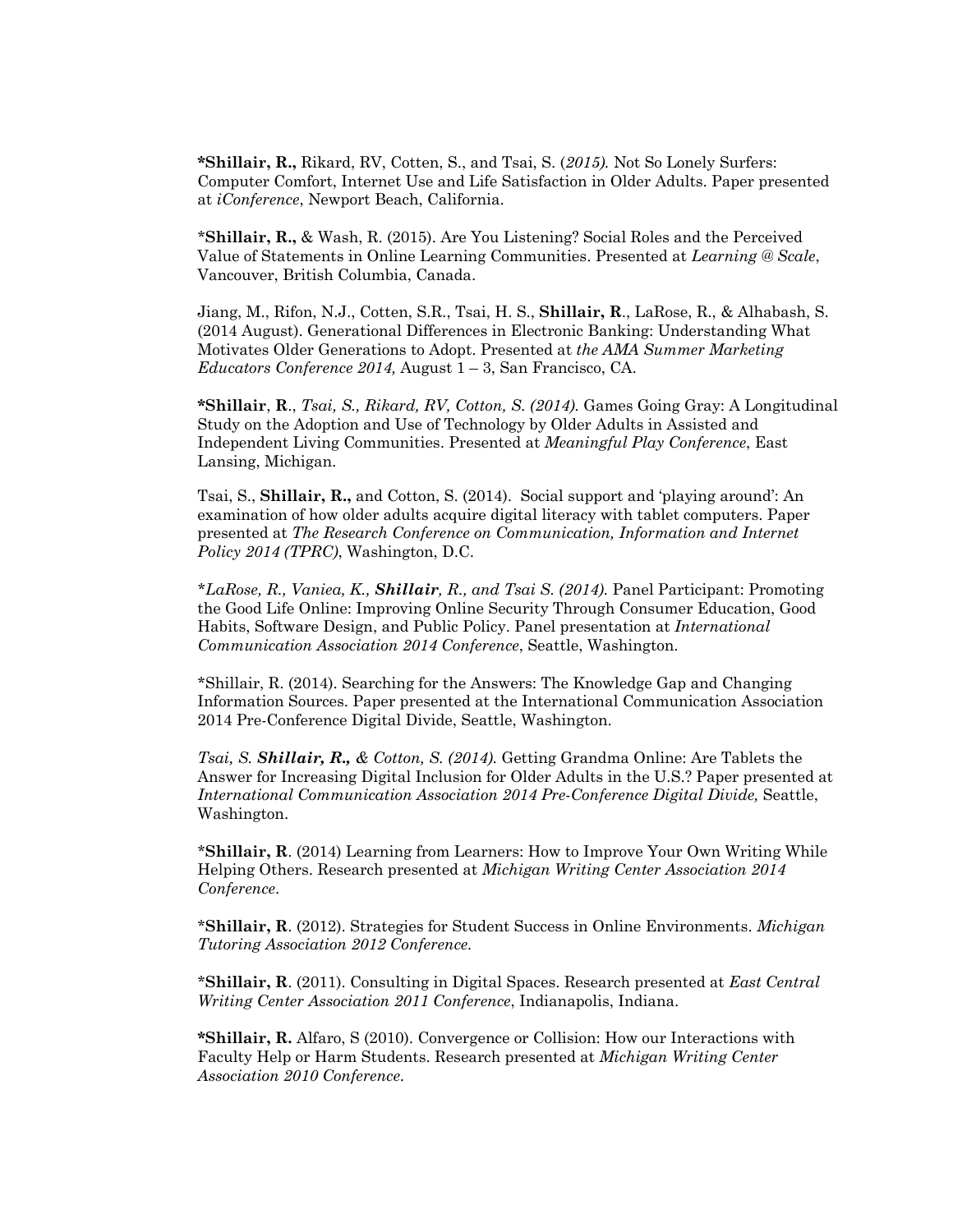\***Shillair, R**. (2010). Using the Three "R's" to help reach non-traditional students. Research presented at *Michigan Writing Center Association 2010 Conference.* 

\***Shillair, R.** (2010). Going Beyond the Vanishing Point-Moving Beyond our Cultural Confines. Research presented at *Michigan Writing Center Association 2010 Conference*

\***Shillair, R.** (2009). Growing Honest Writers in a Globally Diverse Environment. Research presented at East Central Writing Center Association 2009 Conference.

# **Outreach and Public Service**

**Departmental Service Director of Graduate Studies, MA program** Media & Information Studies, College of Communication Arts & Sciences

#### **Service for an academic conference**

**Program Committee:** AsiaUSEC20 1st Asian Workshop on Usable Security Kota Kinabalu, Sabah, Malaysia

#### **Service to an academic journal**

Editorial assistant *Annals of the International Communications Association* 2017-2020

Editorial team *Personal and Ubiquitous Computing*

#### **Service as Reviewer**

ACM Conference on Cooperative Work and Social Computing, CSCW, 2020 Frontiers Psychology, 2020 ACM CHI Conference on Human Factors in Computing Systems, 2019 Behavior and Information Technology Journal, 2016, 2017, 2019 Emerald Studies in Media and Communications Volume 1, 2014 European Conference on Information Systems 2015, 2016, 2017, 2018 Human-Computer Interaction 2017, 2018 Information Systems Journal of the Association for Information Systems, 2015, 2017, 2019 International Communication Association 2015, 2016 Journal of Medical Internet Research, 2019 Michigan Writing Center Association 2014

#### **Memberships**

The International Interdisciplinary Consortium on Cybercrime (IIRCC)

# **Invited Talks**

#### **China International Publishing Group International Workshop Keynote Speaker**

*Making messages that matter: How do we design communication that encourages a rational response despite an ecosystem of fear? The Publication Industry: Adapting to a changing Environment*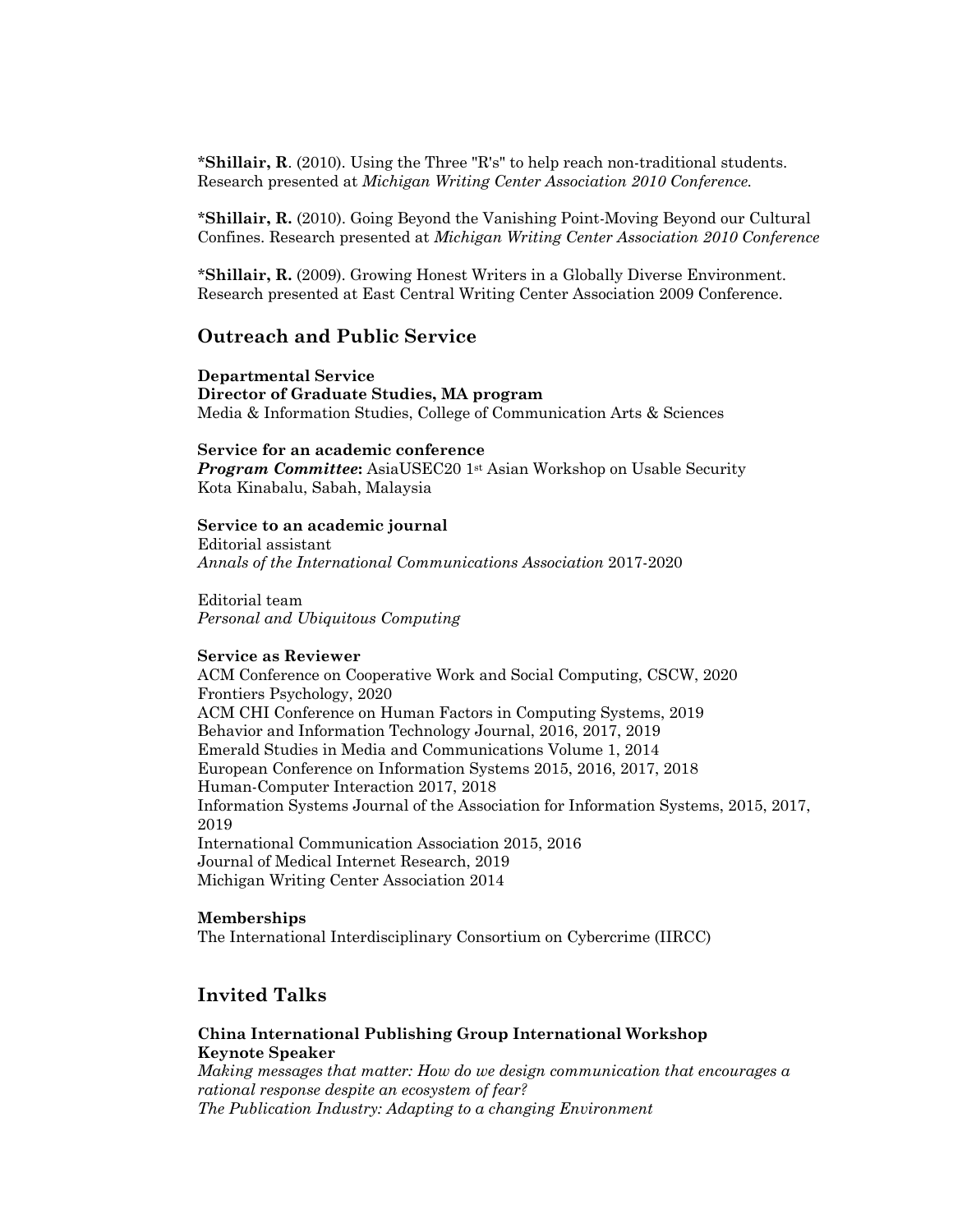December 2019 MSU VIPP Program, San Francisco, CA

# **Securing Our World Cybersecurity Presentation Panelist**

October 2015 Lansing Community College, Information Technology Student Alliance

# **Data Preparation for Partial Least Squares Path Analysis**

October 2015 Structural Equation Modeling CA 992 Michigan State University, Guest Lecturer

## **Online Security and Age Cohorts**

February 2015 SK Telecom Visiting Professionals Co-presentation with Dr. Bill Dutton *Michigan State University Visiting International Professionals Program*

## **Distributed Computing,**

March 2015 Telecommunications 201 Introduction to Media and Information Technology, Michigan State University, Guest Lecturer

## **Online Security and Privacy**

April 2015 Telecommunications 401 Media Impacts on Society Michigan State University, Guest Lecturer

## **Writing Centers in a Multi-Cultural Environment**

Spring 2009 London Metropolitan University Writing Centre 2009 (London, England) Part of a consulting team, documenting economic benefit of writing centers to institutions

# **Honors**

## **2018 RSAC Security Scholar**

Selected as a security scholar for fully sponsored attendance at RSA 2018. This international conference brings over 40,000 security professionals from around the world to discuss emerging issues in cybersecurity. Attended special training sessions and mentoring with leading security professionals.

Outstanding Doctoral Student Triple Threat Award (Research, Scholarship, Teaching) *Department of Media & Information Studies, MSU*

Outstanding Doctoral Student, Teaching *Department of Media & Information Studies, MSU*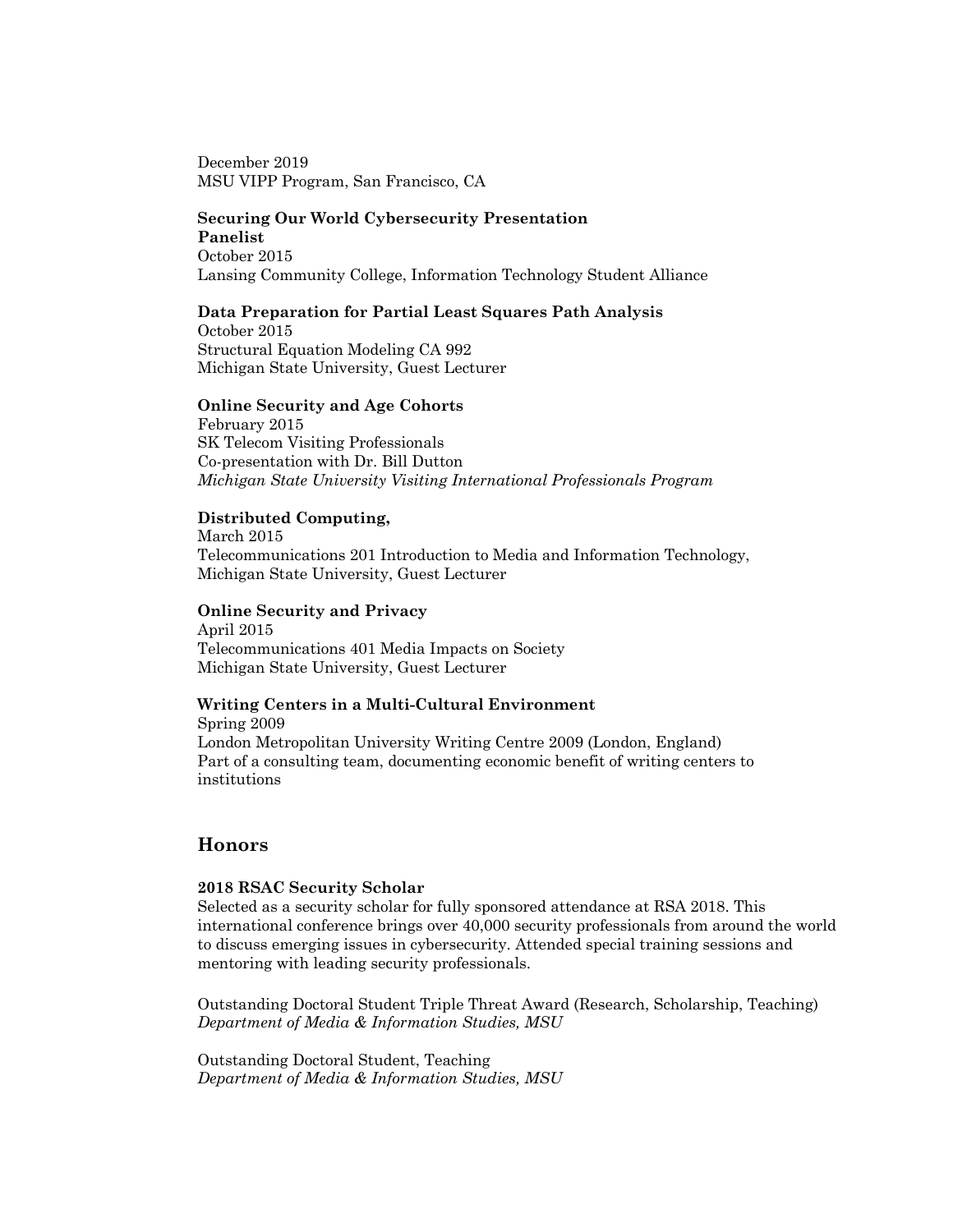Nancy Seidman Dempsey Memorial Scholarship 2015, 2016 MSU Communication Arts & Sciences Research Symposium *Jr. Doctoral Researcher Award*

Michigan State University Rasmussen Memorial Scholarship Liberal Arts Network for Development Writing Contest *1st place for essay writing, 2007*

Liberal Arts Network for Development Writing Contest *2nd place for poetry, 2006*

Lansing Community College Honor's Scholarship National Merit Scholarship Semifinalist Phi Theta Kappa Honor Society Member Dean's List/ President's List

# **Researcher as part of the following funded projects-**

#### **2019 Oxford Global Cybersecurity Capacity Center**

Research supported by the Foreign Commonwealth Office (FCO) of the United Kingdom, Worked both as a research assistant directly with Oxford University, Computer Science Department and earlier as a research assistant to the Quello Center. Analyzed data from the cybersecurity capacity teams country evaluations, and writing for publication.

#### **2016- 2018 The Quello Center at Michigan State University**

Research at Quello Center, funded by Foreign and Commonwealth Office (FCO) of the United Kingdom and Google. Research assistant: gathering and analyzing data about global cybersecurity issues, social media use, and bridging the digital divide.

#### **2016- 2019 The Annals of the International Communication Association**

Assistant to the editor of the journal. Communicating with authors and preparing manuscripts for peer review.

**2013-2016 Online Safety for the Ages (OSA)-** Generational Differences in Motivations to Use Security Protections in an Online Banking Context. PIs: Robert LaRose, Shelia R. Cotten, Nora Rifon, Saleem Alhabash.

National Science Foundation grant of \$648,396. Collaborative study with MSU Federal Credit Union.

Research assistant: conducting interviews with focus groups, analyzing interviews, analyzing quantitative data, constructing online tutorials for experiments, meeting with MSUFCU executives, designing online experiment for final study, and writing analysis for publication.

**2013-2016 ICTs & Quality of Life** Using ICTs to Enhance Quality of Life Among Older Adults: An Intervention Study. Shelia R. Cotten (PI), National Institute on Aging. \$1,875,403 NIH grant.

Research Assistant: coding and analyzing interviews, analyzing data and writing analysis for publication.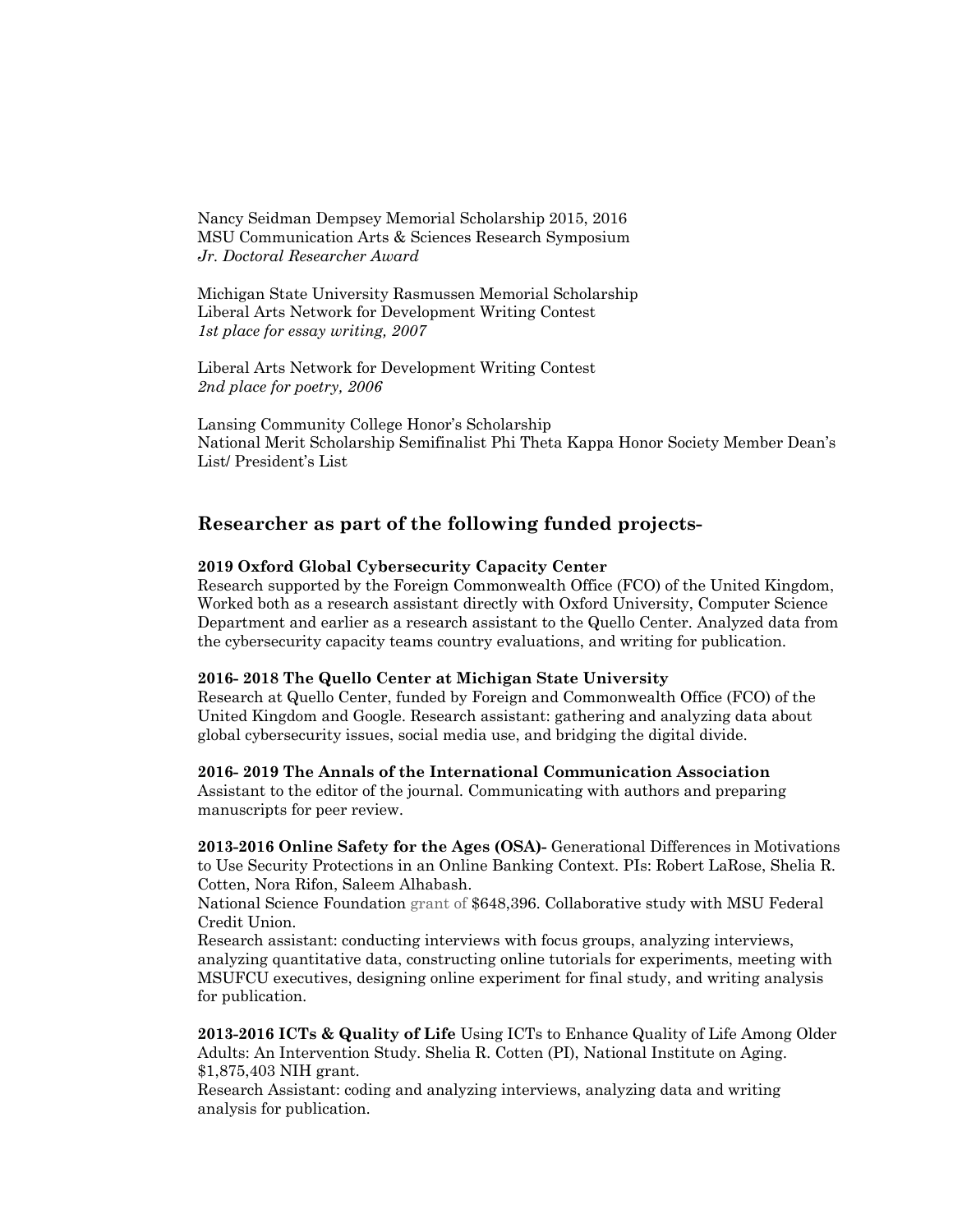## **2014- 2015 Mental Models and Critical Mass: Shaping the Success of Online**

**Communities**. PI: Rick Wash. National Science Foundation. \$489,678 Special project: designed online experiment, analyzed data, wrote results for publication.

## **2015**- **Generative Collaboration: A Multimodal Multiplex Network Perspective of Social Media Usage in Global Innovation Teams**, PI: Wietske VanOsch, Charles Steinfield. \$494,140 NSF grant.

Research assistant: analyzed comments to code for algorithmic analysis

## **2012-2013 Michigan State University: Writing Center. Satellite Coordinator: Broad Business School: Leer Career Center**.

Writing consultant: coordinated a team of tutors, managed a writing center satellite office, worked as a consultant with students, specialized with non-native English speakers.

# **Research Skills**

#### **Statistical Analysis**

Qualitative methods research Quantitative methods: regression, structural equation modeling, CFA, EFA, ANOVA, descriptive statistics, inferential statistics, etc. Moderation and Mediation Hayes Method SPSS, SmartPLS, R, AMOS, NVivo

## **Content Analysis**

Developed interview protocol and content analyzed 21 interviews Developed content analysis framework for 18 focus groups Developed code book for comments from online education research project Taught students at both graduate and undergraduate level how to content analyze social media postings.

#### **Survey Research**

Multiple classes in survey research methods Online survey methods training

#### **Case Analysis**

Competitive analysis of adoption of Smart Grid technology by Consumer's Energy MOOC competitive analysis for Coursaris, EdX, and Educause

#### **Usability Analysis**

Testing online research discussion tool prototype on sample population Analyzed data and produced final report

#### **Ethnographic Research**

In depth research of target population for computer application

# **Citations**

Cited in over 375 journals and conference presentations including Internet Policy Review Behavior & Information Technology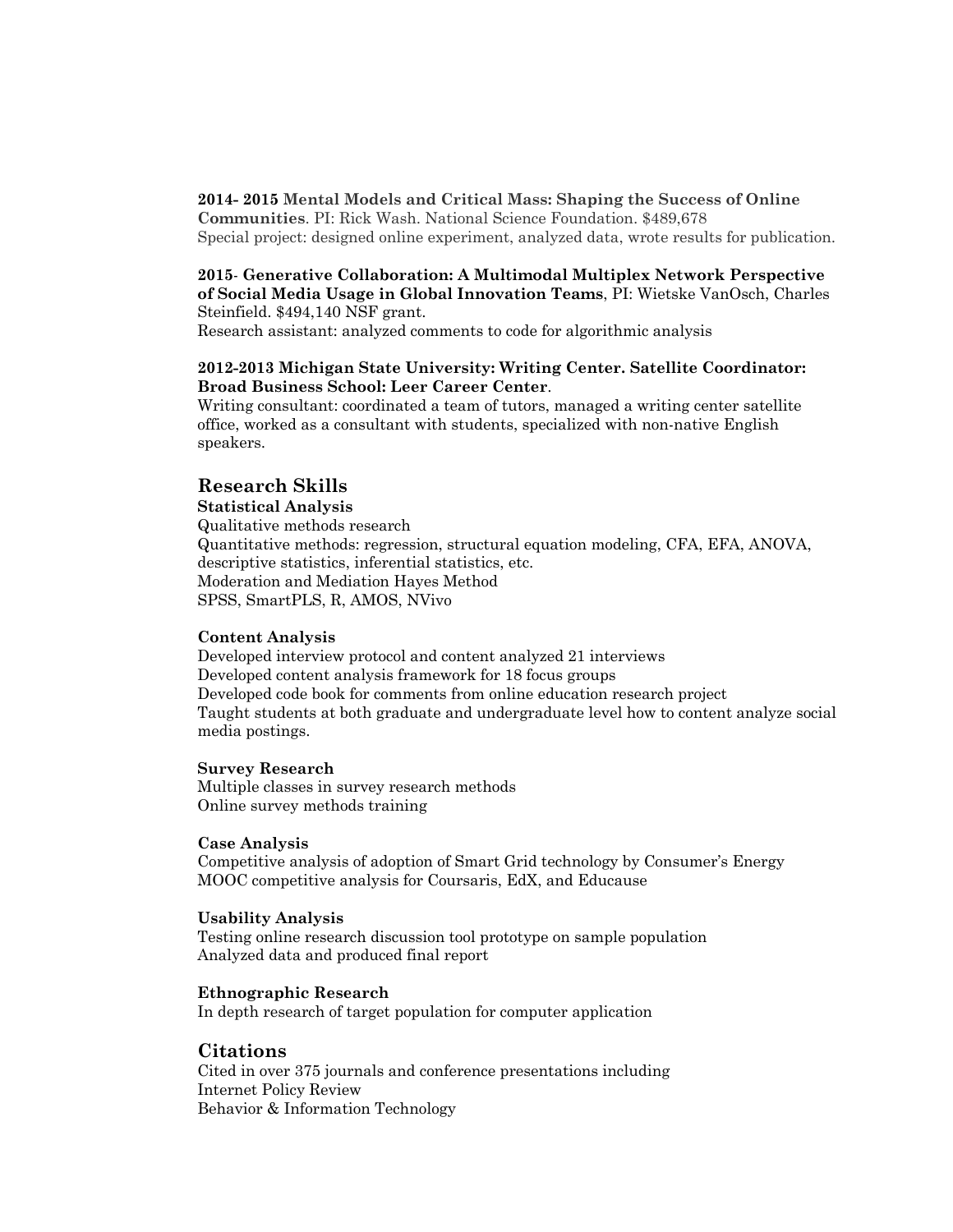Computers in Human Behavior Computers and Security Journal of Cybersecurity Journal of Risk Research Eleventh Symposium on Usable Privacy and Security Communication & Society Journal of Applied Gerontology New Media & Society Educational Research

# **Professional Affiliations**

Association for Computing Machinery Association for Education in Journalism and Mass Communication International Communication Association World Association for Online Education, 2012 Michigan Tutoring Association, 2012 East Central Writing Center Association, since 2008 Michigan Writing Center Association, since 2008 International Writing Center Association, 2009

# **Special Projects**

Online Banking Safety Research Tutorials (2015) Online Discussion Tool, in early stages of development and testing (2012) Teaching with Technology, AL course- developed syllabus and all assignments for a one semester online course, including web site for delivery (2012) Washington Square Review (Editorial Board, 2008) Washington Square Review, graphic designer for cover (2008 -2011) Professional Photography- nature background, graduation pictures (2008- present)

# **Employment**

**Media & Information Department College of Communication Arts & Sciences Michigan State University** *Faculty, Fixed Appointment (2019-current)* Teaching undergraduate and graduate level classes, Director of Graduate Studies for the Media & Information Department, working on research and developing grant ideas.

## **Quello Center (Dr. Bill Dutton)** *Research Assistant (2017-2018)*

Analyzing data, writing, and working with the team from the Oxford University Global Cyber Capacity Centre. Examining the impacts of cyber security capacity models and nation level policies on individual end-users.

# **National Science Foundation (Dr. Robert LaRose, PI)** *Research Assistant (2016-2017)*

Online Safety Across the Ages. A joint project with Michigan State University Federal Credit Union examining online safety behaviors, online banking, and perceptions of threats. Specifically examining differentiation by age cohort. Designing interventions to help inform and improve online safety and digital hygiene habits.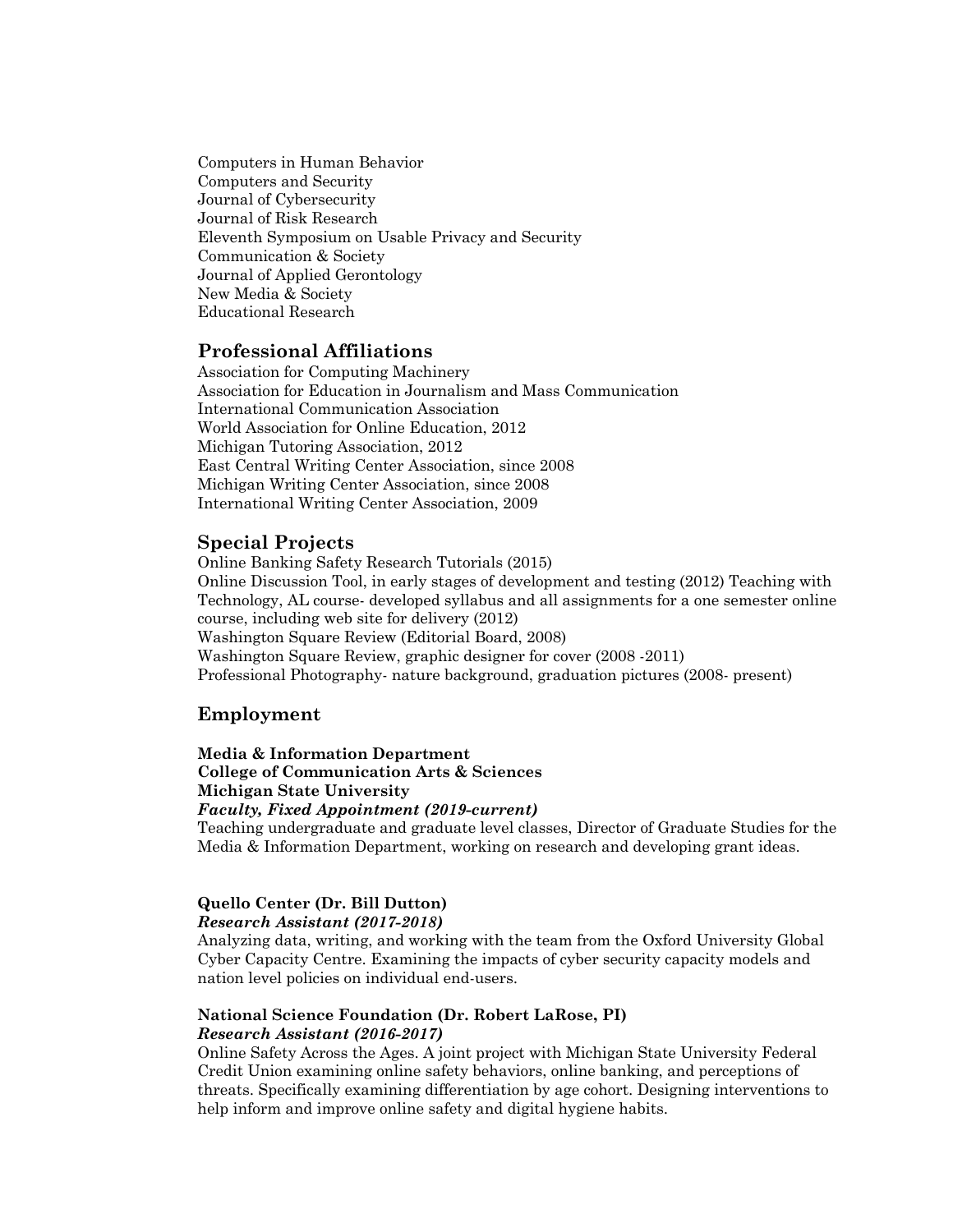*Designing online safety tutorials. Enabling web-based cyber-safety training. Writing findings of research for dissemination, analyzing data, and looking for research findings implications*

#### **National Institute on Aging (Dr. Shelia Cotten, PI)** *Research Assistant (2014-2016)*

ICTs and Quality of Life. ICT use and iPad adoption among seniors research and longitudinal research project on computer intervention in assisted living communities in the Deep South.

*Writing findings of research for dissemination, analyzing data, and looking for research findings implications*

## **The Writing Center @ MSU** *Business Communications Center Coordinator, 2011-2014* Coordinate staffing for BCC satellite Liaison with Lear Center Staff

*Coordinator for 2012 Michigan Writing Center Association Conference* Organized teams and supervised all aspects of the event: setting up system to evaluate proposals, selected site, maintained communications with multiple stakeholders, coordination, and stayed within budget for an event of over 200 participants and almost 30 presentations.

*Work with undergraduates, graduates, faculty and staff on writing projects* Review writing assignments, journal submissions, publications, dissertations, graduate school applications, and job applications

*Design research for grant committee for helping develop writing programs for Non-Native English Speakers Web content committee Grant Writing Committee Lead workshops in-*Navigating the PhD Peer Feedback Avoiding Plagiarism APA Citation Digital Communication

## **Web Site Design, Beachcomber Design, LLC,**  *Web design service, owner, 2007-2015*

Meet with clients and develop web sites as well as suggest social media strategies to promote their message

Photography, graphic design, content development, and customer communications Clients include: major Michigan medical affiliations, non-profit organizations, online educational services, lawyers, and psychologists

# **Lansing Community College Writing Center** *Peer Writing Assistant, 2008-2011 Online Writing Assistant*

Assist students in writing assignments, special focus on non-native English speakers, returning adult students and those with learning disabilities